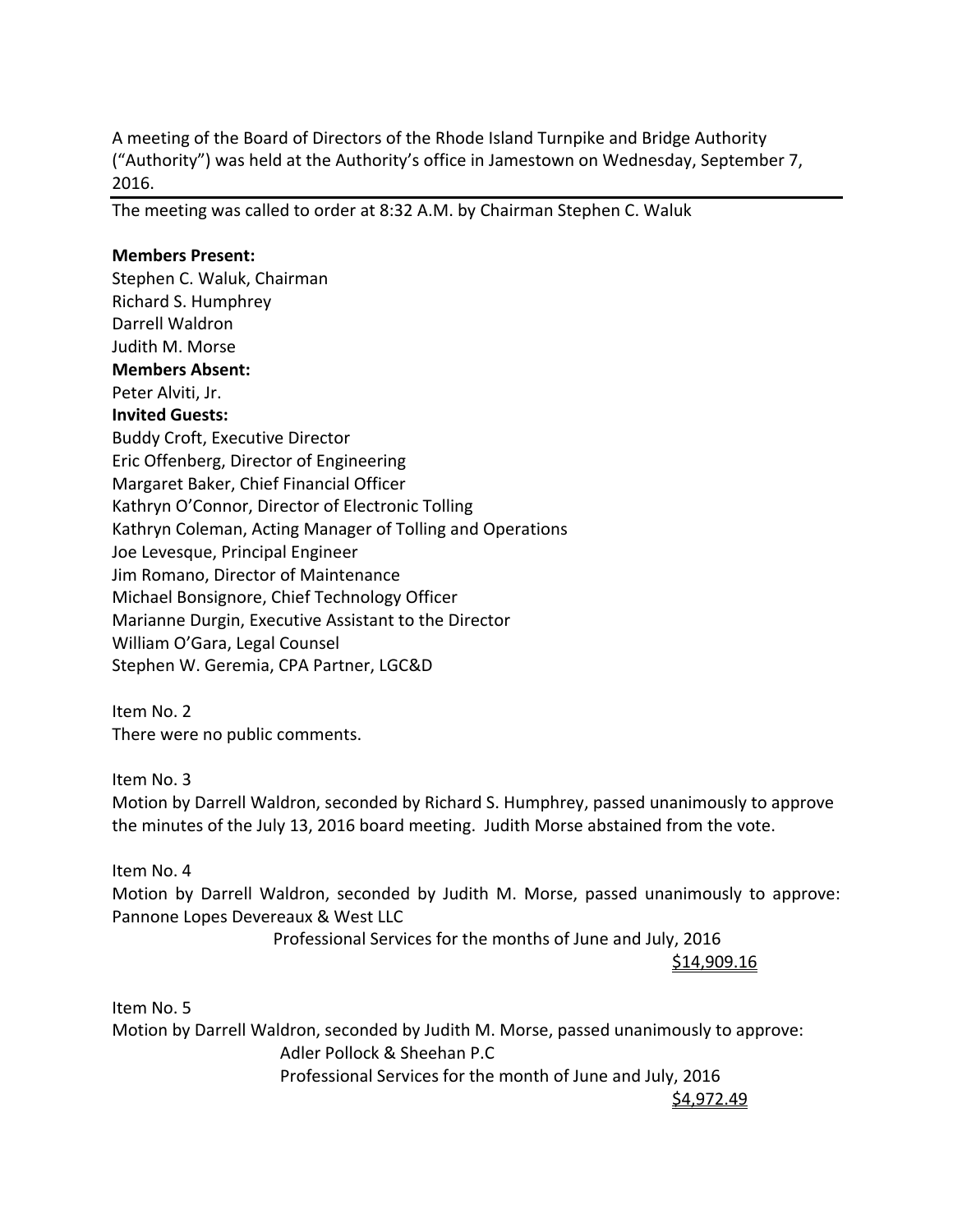RITBA Minutes September 7, 2016 Page 2

Item No. 6

Motion by Richard S. Humphrey, seconded by Darrell Waldron, passed unanimously to ratify Construction/Engineering invoices in the amount of:

# \$4,779,340.83

### Item No. 7

Public Acknowledgment – Bryan Sullivan, one of RITBA's maintenance employees was recognized for the integral role he played in avoiding a potential loss of life on the Pell Bridge. He, along with two Newport police officers helped save the life of a despondent man who had climbed to the top of one of the bridge's two towers and planned to jump. Between the three of them they were able to convince the man to come down from the tower safely.

### Item No. 8

Motion by Darrell Waldron, seconded by Richard S. Humphrey, passed unanimously to approve a task order for CDM Smith to prepare a manual of "specific" traffic controls for each bridge to ensure both in‐house and outside contractors are following the same standards. CDM Smith will prepare these standards under their on-call contract with RITBA at a cost not to exceed \$62,950.00.

# Item No. 9

Motion by Darrell Waldron, seconded by Judith M. Morse, passed unanimously to approve a task order for WSP to conduct an underwater inspection of the Mount Hope Bridge at a cost not to exceed \$124,308.00. The underwater inspection is required every five (5) years.

# Item No. 10

Motion by Judith M. Morse, seconded by Darrell Waldron, passed unanimously to approve a task order for Modjeski and Masters to perform the fracture critical inspection of the main suspended span of the Newport Pell Bridge at a cost not to exceed \$225,800.00.

# Item No. 11

Motion by Darrell Waldron, seconded by Judith M. Morse, passed unanimously to approve a rate adjustment which would allow a maximum billable hourly rate of \$90 per hour for engineers and subcontractors of the On‐Call Engineering Contracts.

### Item No. 12

Motion by Judith M. Morse, seconded by Darrell Waldron, passed unanimously to award Contract 16‐6, South Approach Protective Coating & Steel Rehabilitation for the Mount Hope Bridge to Piasecki Steel Corporation, the lowest responsible bidder, at a cost not to exceed \$11,662,750.00.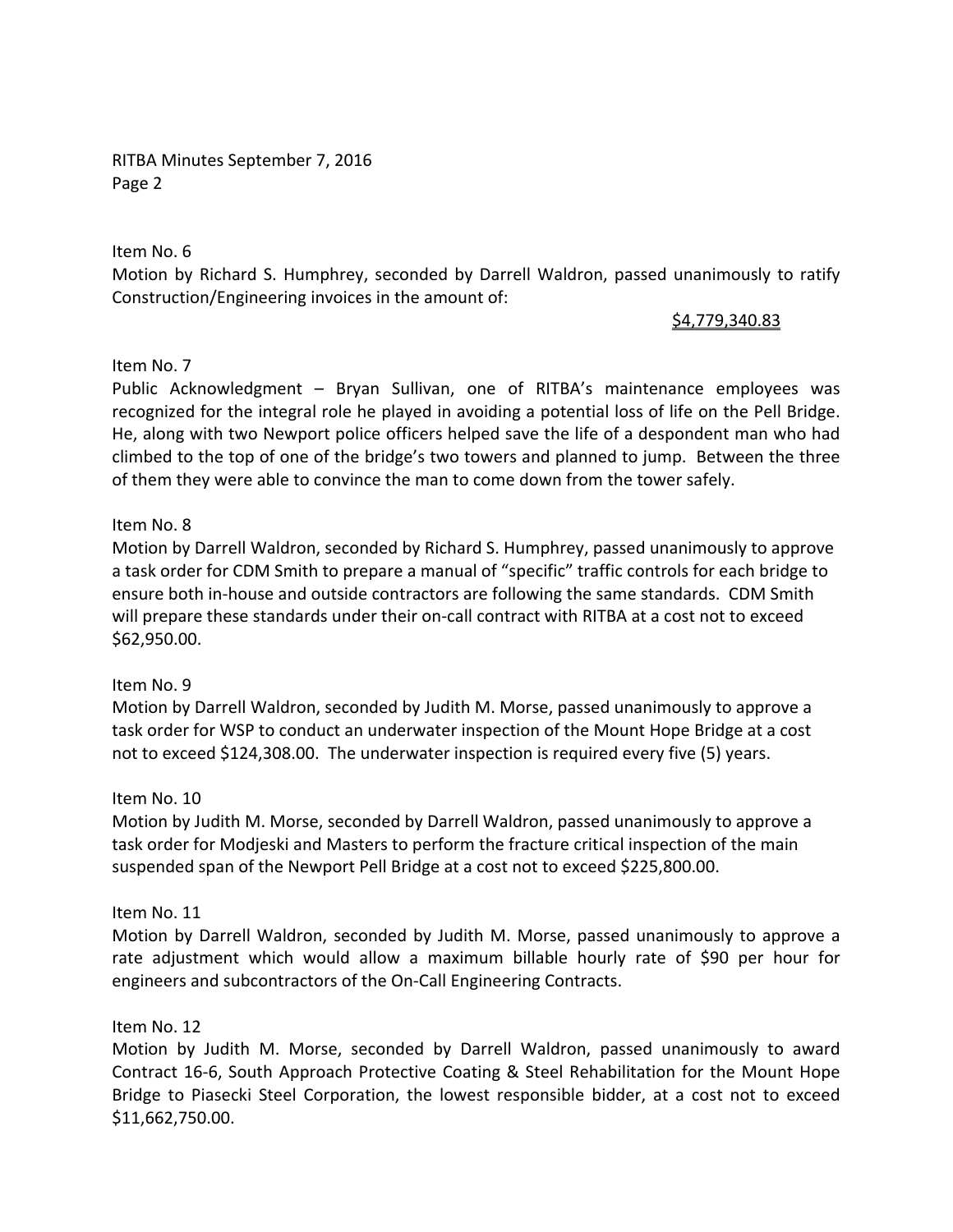RITBA Minutes September 7, 2016 Page 3

Item No. 13

Motion by Judith M. Morse, seconded by Darrell Waldron, passed unanimously to award Contract 16‐7, Deck & Miscellaneous Concrete Repairs for the Mount Hope Bridge to Aetna Bridge, the lowest responsible bidder, at a cost not to exceed \$2,129,800.00.

Item No. 14

Motion by Darrell Waldron, seconded by Judith M. Morse, passed unanimously to award Contract 16‐15, On‐Call Civil Highway & Bridge Miscellaneous Repairs on Route 138 Corridor Newport to Route 1A to Aetna Bridge, the lowest responsible bidder, at a cost not to exceed \$8,346,945.00.

#### Item No. 15

Motion by Darrell Waldron, seconded by Richard S. Humphrey, passed unanimously to approve adding a mandated sprinkler system and additional fire protection for the maintenance building which will be built to house our new equipment (snooper, sweeper, median mover, etc.) under Contract 15‐23 |15‐24 at a cost not to exceed \$150,000.00.

### Item No. 16

Motion by Richard S. Humphrey, seconded by Judith M. Morse, passed unanimously to approve an upgrade to RITBA's financial software at a cost not to exceed \$14,000.00. The new software from SBS Group will allow for continued support as well as more efficiency and integration with changing technology.

#### Item No. 17

Motion by Richard S. Humphrey, seconded by Judith M. Morse, passed unanimously to award Contract 16‐13, Insurance Proposals to Starkweather and Shepley at a renewal premium of \$543,074.00.

### Item No. 18

Motion by Judith M. Morse, seconded by Darrell Waldron, passed unanimously to approve the FY 2016 Draft Audited Financial Statements presented by Stephen W. Geremia, CPA Partner, LGC&D LLP.

### Item No. 19

Motion by Judith M. Morse, seconded by Richard S. Humphrey, passed unanimously to approve sponsorship of traffic reports on various radio stations at a cost not to exceed \$35,000.00. (monies available from current budget) The RITBA sponsored traffic reports will direct the public to our website where we will be sharing real time traffic alerts through a partnership with the WAZE app. Additionally, our website will provide information regarding construction activity, lane closures and traffic mitigating measures relating to the upcoming construction work planned on the Mount Hope and Pell Bridges under the 10 Year Plan.